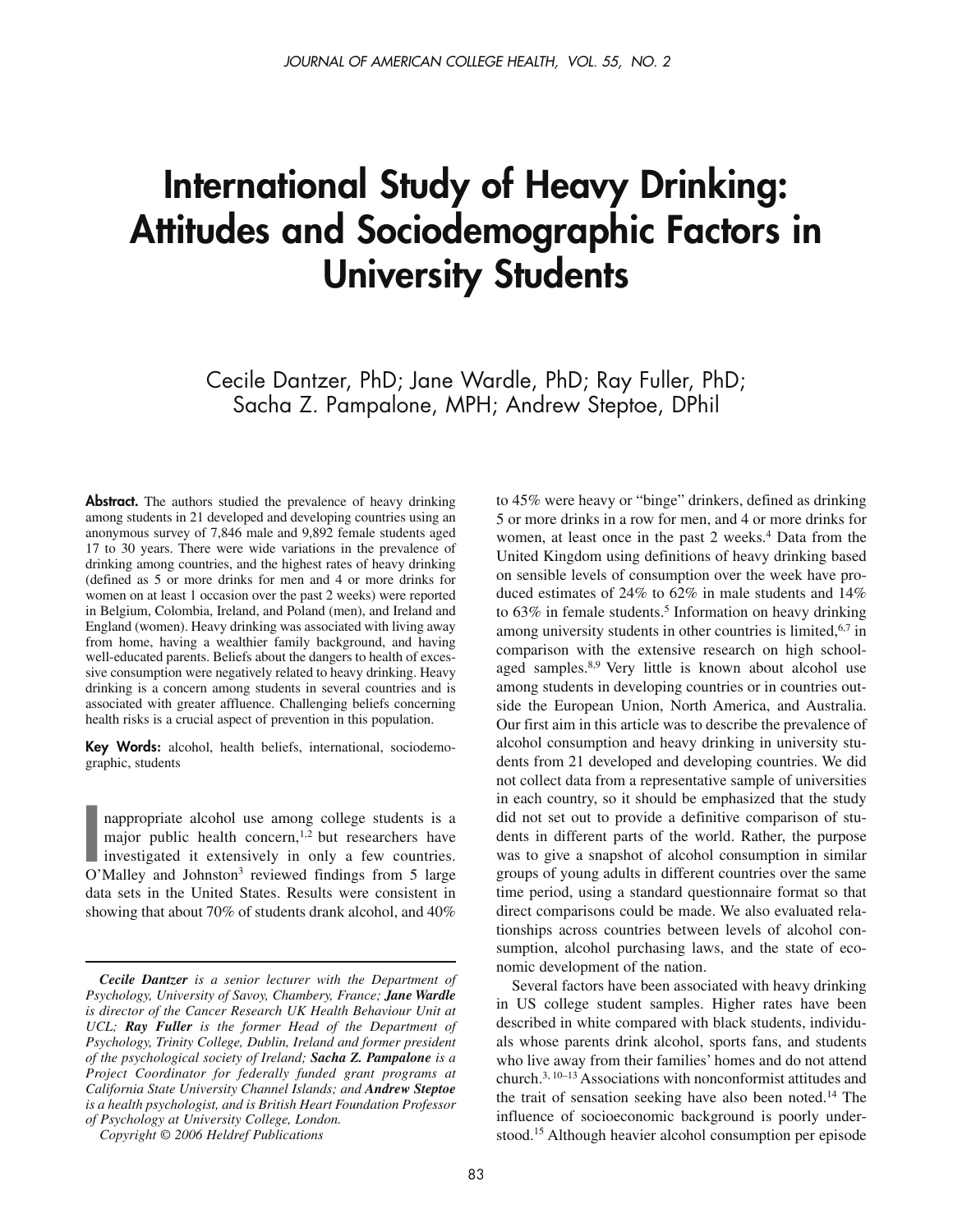and death from alcohol-related causes are more common in lower socioeconomic status groups, studies of younger adults have shown inconsistent relationships between alcohol intake and social position.<sup>15–17</sup> Our second aim was to evaluate associations between heavy drinking and family background and parental education.

Our third aim was to assess the relevance of health-related cognitions to heavy drinking in this population. Beliefs about the health consequences of behaviors, and knowledge about the impact of behavior on disease risk, are important components of social cognition models.18 However, healthrelated cognitions may play only a marginal role in alcohol consumption and heavy drinking in youth. Studies of motivation for drinking in student samples have identified drinking for social reasons, drinking to cope, and drinking to enhance mood as the key determinants of alcohol consumption.14,19,20 It is, therefore, uncertain whether associations between heavy drinking and health beliefs about alcohol would be identified. Finally, we assessed participants' knowledge about the influence of alcohol on heart disease and high blood pressure because students who are aware of these associations may be less likely to drink heavily than are their peers. We focused on knowledge about heart disease and high blood pressure because the larger survey from which we took these data was predominantly concerned with the impact of health behavior and lifestyle on major chronic diseases influencing the global burden of disease, and cardiovascular diseases feature prominently in this context.21

#### **METHODS**

We collected data as part of the International Health and Behaviour Survey (IHBS), a cross-sectional study of health behaviors and associated beliefs in university students in several countries. The rationale and background of the study have been described elsewhere, $22$  and the development and reliability of measures have been established.<sup>23,24</sup> Results for several other health behaviors have been detailed in other publications.<sup>25-27</sup> The anonymous, selfreport questionnaire was developed in English, then translated and back-translated into 15 languages (Bulgarian, Dutch, Flemish, French, German, Greek, Hungarian, Icelandic, Italian, Polish, Portuguese, Romanian, Slovakian, Spanish, and Thai). The study was initiated through personal academic contacts of the principal investigators. These collaborators arranged for data to be collected between 1999 and 2001 in 1 or 2 universities in their respective countries. The universities involved were located in the capital cities of 12 of the participating countries and in other major cities in the remainder. All were full-time universities granting full honors degrees. According to the World Medical Association Declaration of Helsinki (5th revision), anonymous questionnaire surveys of this type in healthy populations do not require informed ethical consent from participants, but we obtained IRB approval from the medical ethics committee of St. George's Hospital Medical School, University of London. Collaborators collected data by administering the survey to large groups of students in classes, and participation rates exceeded 90% (based on the number of completed forms compared with the number of students in each class). Classes were recruited according to timetable scheduling in a quasi-random fashion. We included no incentive for participation, and there were no penalties for refusing to complete the survey. The students who completed the survey were not all from the same year of study (eg, sophomore), so they varied in the number of years for which they had attended the university. None of the respondents was studying health-related topics because such individuals might have acquired specific knowledge of the role of behavior in health as part of their studies. A variety of majors were involved, including physical sciences, engineering, law, geography, history, psychology, and economics. We analyzed data from students aged 17 to 30 years, and a total of 7,846 men and 9,892 women participated. Total sample sizes in each country ranged from 471 (Ireland) to 2028 (Italy), depending on practical timing constraints and the local arrangements made by collaborators (eg, the use of graduate student assistants). Table 1 shows the number of respondents from each country providing data for these alcohol analyses.

#### **Measures**

The survey asked respondents if they were nondrinkers, very occasional drinkers (very special occasions only), or drank alcohol occasionally or regularly. They were also asked how many drinks they had consumed on average on those days on which they had drunk alcohol over the past 2 weeks. Following the categorization employed by previous researchers, men who stated that they had consumed 5 or more drinks and women who reported 4 or more drinks on a single occasion were classified as heavy drinkers.4,28 Individuals who drank less than this were classified as moderate drinkers.

The survey assessed with a 10-point scale beliefs in the importance of alcohol to health, asking students to rate the importance to health of not drinking too much alcohol with  $1 = \text{very low importance and } 10 = \text{very great importance.}$ The survey assessed, using a binary response format, awareness of links between alcohol and specific health problems by asking students whether or not alcohol was associated with heart disease and high blood pressure.

We classified students according to whether they lived in their family home or in university accommodations. We assessed socioeconomic background with 2 measures. First, the survey asked respondents to rate their family background as wealthy (within the highest 25% in their country, in terms of wealth), quite well off (within the 50% to 75 % range for their country), not very well off (within the 25% to 50% range for their country), or quite poor (within the lowest 25% in their country, in terms of wealth). We subsequently divided the population into poorer (not very well off and quite poor) and wealthier (wealthy, quite well off) categories. Second, participants provided information about the education of their mothers and fathers. We made a division between respondents whose parents had none or only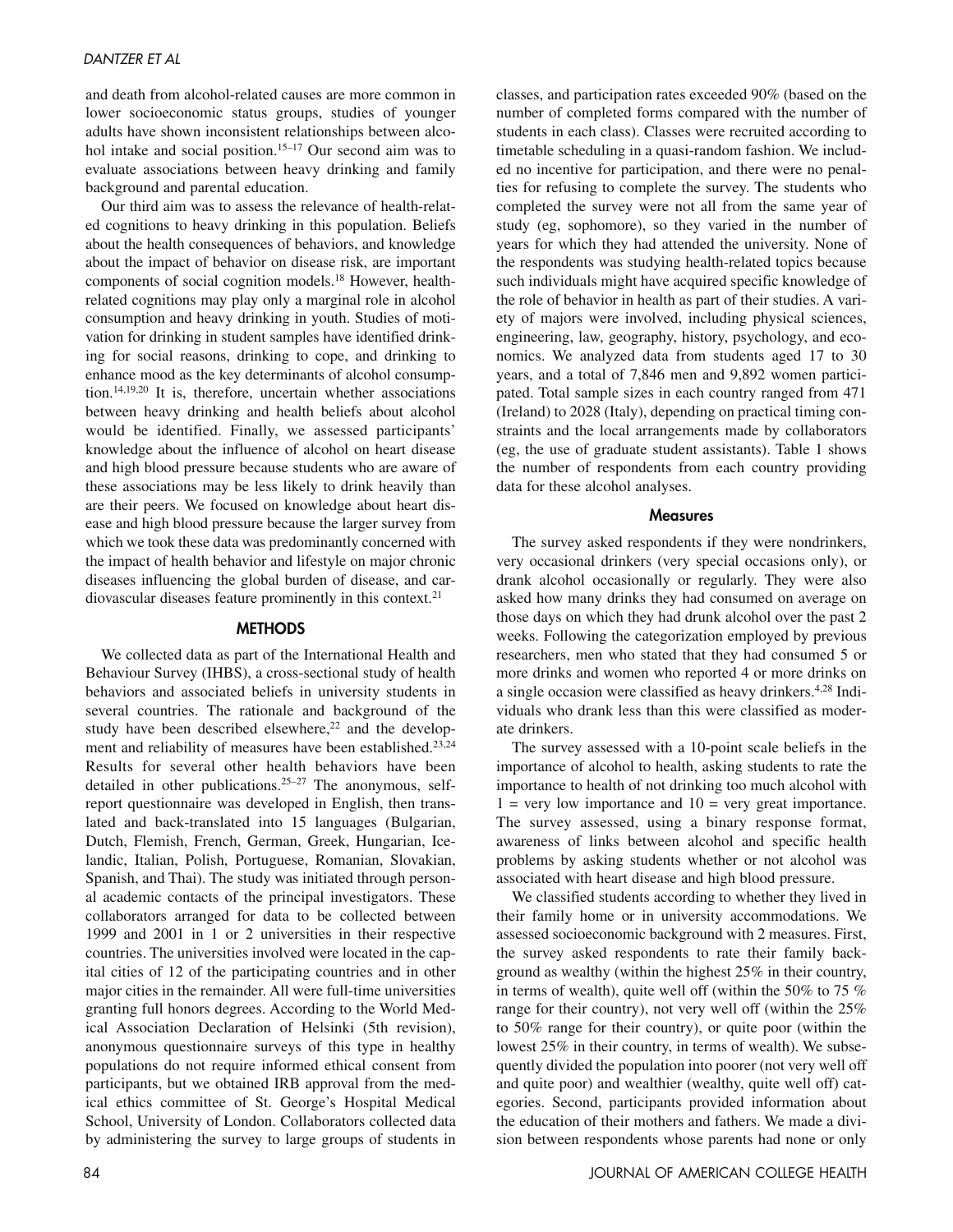primary education and those whose parents had attended high school or university.

# **Country-Level Data**

This study was based on self-report, so we were interested in whether the ranking of countries in terms of alcohol consumption matched that of other international datasets. The most appropriate comparison is with the 1999 European School Survey Project on Alcohol and other Drugs (ESPAD) because this involved assessments of alcohol use in representative samples of 15- and 16-year-old school students from 13 of the countries included in the current study.9,29 We computed correlations between the proportion of heavy drinkers in this survey in each country and the prevalence of drunkenness (3 times or more in the last 30 days) and binge drinking (5 or more drinks on at least 3 days in the last 30 days) from the ESPAD survey. In addition, we correlated the prevalence of alcohol consumption in each country with the per capita consumption of beer and wine,<sup>30</sup> and with national economic development, indexed by the per capita gross domestic product (GDP) in US\$ for 1998.31 We also tested associations between alcohol drinking, heavy drinking, and the legal age for buying alcohol in each country.32

## **Statistical Methods**

Since there was a small but positive association between alcohol drinking and age  $(r = .05, p < .01)$ , we adjusted all

analyses for age. We computed separate prevalence rates of drinking and heavy drinking (as a proportion of the total population of each country sample) for men and women, and results are presented as percentages with 95% confidence intervals (CIs). Previous study results indicate that differences in alcohol consumption between students from different disciplines are relatively small, $33$  so we did not include this factor in the analyses. We compared the mean belief ratings of nondrinkers, moderate and heavy drinkers in the importance of not drinking too much. We analyzed associations between heavy drinking, sociodemographic factors, beliefs, and risk awareness using multiple logistic regression. This study used a clustered design, so country was included as a clustering variable in the regression models, and CIs were adjusted accordingly. We carried out analyses using STATA 6.0. We compared aggregate levels of drinking and heavy drinking in each country with national consumption statistics, GDP, and the legal age for purchasing alcohol using product-moment correlations.

# **RESULTS**

# **Prevalence of Drinking and Heavy Drinking in Students**

Table 1 shows the age-adjusted prevalence of drinking (defined as any more than drinking alcohol on special occasions) and heavy drinking in men and women in the 21 country samples. Men were more likely to describe them-

|                      | Men              |                  |            |                  |           | Women            |                  |           |                  |           |
|----------------------|------------------|------------------|------------|------------------|-----------|------------------|------------------|-----------|------------------|-----------|
|                      |                  | <b>Drinkers</b>  |            | Heavy drinkers   |           |                  | <b>Drinkers</b>  |           | Heavy drinkers   |           |
| Country              | $\boldsymbol{N}$ | $\boldsymbol{n}$ | 95% CI     | $\boldsymbol{n}$ | 95% CI    | $\boldsymbol{N}$ | $\boldsymbol{n}$ | 95% CI    | $\boldsymbol{n}$ | 95% CI    |
| Belgium              | 257              | 74               | $68 - 79$  | 48               | $40 - 49$ | 273              | 46               | $40 - 51$ | 25               | $21 - 29$ |
| Bulgaria             | 376              | 68               | $62 - 72$  | 12               | $8 - 15$  | 421              | 54               | $49 - 58$ | 6                | $2 - 9$   |
| Colombia             | 481              | 59               | $55 - 63$  | 46               | $43 - 49$ | 389              | 32               | $27 - 36$ | 24               | $20 - 27$ |
| England              | 434              | 71               | $66 - 75$  | 26               | $22 - 29$ | 354              | 74               | $69 - 79$ | 33               | $29 - 36$ |
| France               | 397              | 42               | $37 - 46$  | 10               | $6 - 13$  | 370              | 36               | $30 - 40$ | 7                | $3 - 11$  |
| Germany              | 334              | 67               | $62 - 72$  | 2                | $0 - 6$   | 394              | 59               | $54 - 64$ | 3                | $0 - 6$   |
| Greece               | 397              | 62               | $57 - 66$  | $\overline{4}$   | $0 - 7$   | 394              | 45               | $40 - 49$ | 4                | $1 - 7$   |
| Hungary              | 238              | 52               | $45 - 57$  | 9                | $4 - 13$  | 354              | 33               | $27 - 37$ | 7                | $3 - 11$  |
| Iceland              | 315              | 75               | $69 - 79$  | 37               | $32 - 40$ | 359              | 69               | $64 - 74$ | 30               | $26 - 33$ |
| Ireland              | 102              | 95               | $85 - 100$ | 49               | $41 - 55$ | 335              | 93               | $87 - 97$ | 57               | $52 - 60$ |
| Italy                | 773              | 71               | $67 - 74$  | 6                | $3 - 8$   | 1248             | 47               | 44-49     | 3                | $1 - 5$   |
| <b>Netherlands</b>   | 276              | 86               | $80 - 91$  | 42               | 38-46     | 404              | 78               | $73 - 82$ | 34               | $30 - 37$ |
| Poland               | 327              | 73               | $68 - 78$  | 47               | $43 - 51$ | 414              | 53               | $48 - 57$ | 27               | $23 - 30$ |
| Portugal             | 479              | 65               | $61 - 69$  | 18               | $14 - 21$ | 468              | 29               | $24 - 33$ | 9                | $6 - 12$  |
| Romania              | 390              | 52               | $47 - 56$  | 7                | $3 - 10$  | 386              | 25               | $20 - 29$ |                  | $0 - 4$   |
| Slovakia             | 558              | 75               | $71 - 79$  | 44               | $41 - 47$ | 697              | 59               | $55 - 62$ | 29               | $26 - 31$ |
| South Africa         | 332              | 29               | $24 - 34$  | 27               | $23 - 31$ | 369              | 6                | $2 - 11$  | 3                | $0 - 7$   |
| Spain                | 219              | 59               | $52 - 64$  | 21               | $16 - 25$ | 263              | 47               | $41 - 52$ | 17               | $12 - 20$ |
| Thailand             | 307              | 43               | 38-48      | 32               | $27 - 35$ | 522              | 11               | $6 - 14$  | $\overline{7}$   | $3 - 10$  |
| <b>United States</b> | 501              | 65               | $61 - 69$  | 43               | $40 - 46$ | 1134             | 54               | $51 - 57$ | 27               | $24 - 28$ |
| Venezuela            | 353              | 50               | $44 - 54$  | 32               | $27 - 35$ | 344              | 26               | $21 - 31$ | 15               | $10 - 18$ |

#### **TABLE 1. Age-Adjusted Alcohol-Consumption Prevalence With 95% Confidence Intervals (CI)**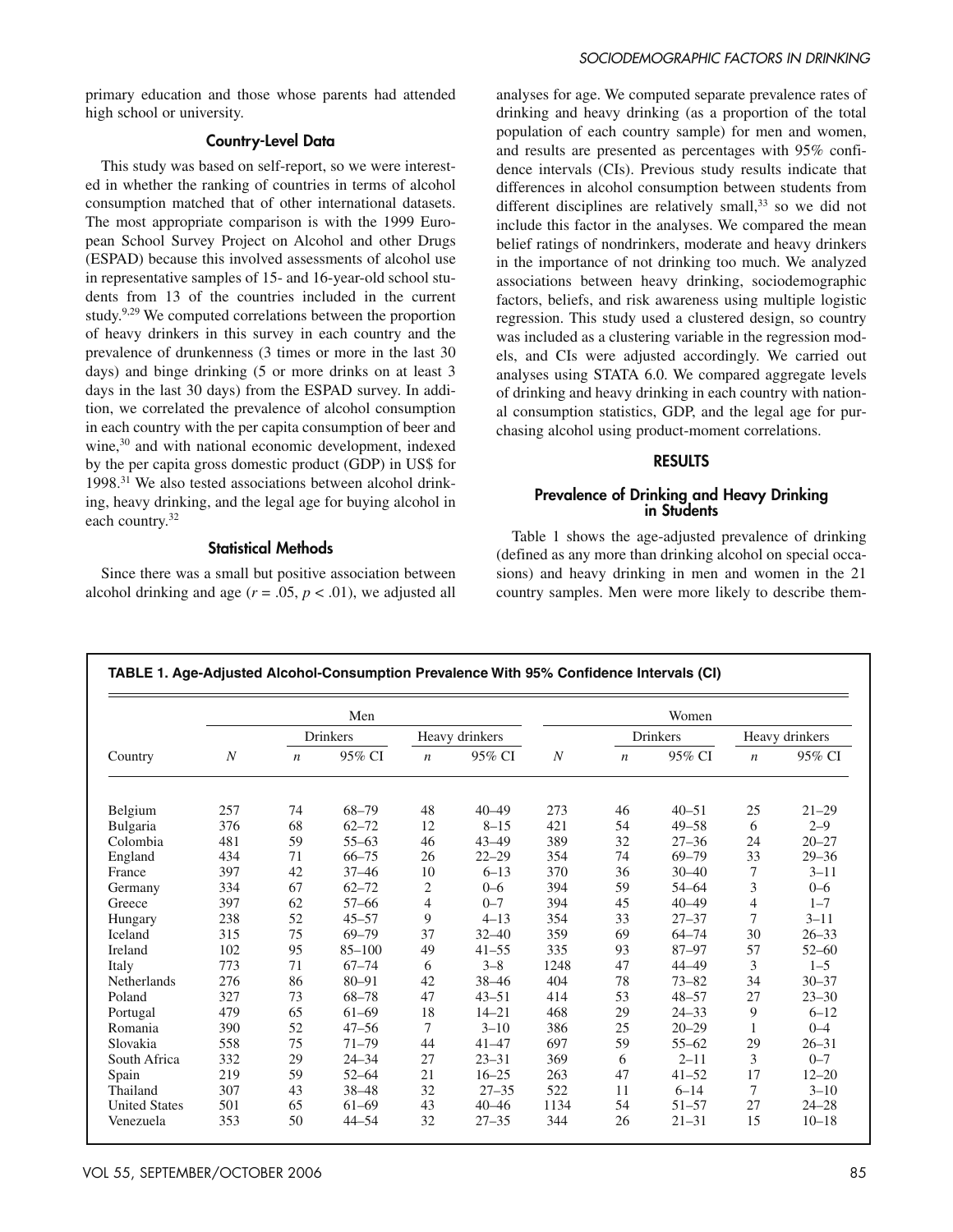selves as drinkers than were women, with nonoverlapping CIs in 14 countries. Prevalence ranged from 29% for men and 6% for women in South Africa to 95% and 93% for men and women, respectively, in Ireland. The prevalence of drinking across countries was highly correlated in men and women (*r* = .89, *p* < .001).

More than 40% of men stated that they had drunk heavily in the past 2 weeks in the United States, Belgium, Columbia, Ireland, the Netherlands, Poland, and Slovakia (Table 1). Women from England, Iceland, Ireland, and the Netherlands reported prevalence rates of 30% or more. Heavy drinking was infrequent  $(< 10\%)$  in male students from Germany, Greece, Hungary, Italy, and Romania and in female students (< 5%) from Germany, Greece, Italy, Romania, and South Africa.

The proportion of heavy drinkers was positively correlated across countries with the prevalence of alcohol consumption in men ( $r = .40$ ,  $p = .07$ ) and women ( $r = .74$ ,  $p <$ .001). Thus, countries in which a greater proportion of students drank tended to be those in which the prevalence of heavy drinking was higher.

## **Comparison With Other International Data and Macro-Economic Factors**

Comparison with the ESPAD data from 12 of the countries in this study indicated that the reports from students correlated with those of 15- to 16-year-old representative samples of school-aged students in 1999. Thus, the proportion of heavy drinkers in each country correlated with rates of drunkenness and binge drinking among men (*r* = .67 and  $r = .63$ , respectively,  $p < .05$ ) and among women ( $r = .82$ ) and  $r = .88$ ,  $p < .001$ ) in the ESPAD survey.

The proportion of respondents who drank alcohol correlated positively with national per capita consumption of beer in men ( $r = .49$ ,  $p = .017$ ) and women ( $r = .55$ ,  $p =$ .006). The correlation between per capita consumption of beer and the prevalence of heavy drinking was significant in women  $(r = .64, p = .002)$  and positive but not significant among men  $(r = .39, p = .081)$ . In contrast, the prevalence of heavy drinking was negatively correlated with national per capita wine consumption in men  $(r = -.60, p = .044)$  and women  $(r = -.35)$ .

The prevalence of drinking alcohol in each country sample was positively associated with national GDP in men (*r* = 0.33,  $p = .059$ ), but was stronger in women ( $r = 0.57$ ,  $p =$ .005). The legal age for purchase of alcoholic beverages ranged from 16 to 21 years in the countries included in this study, but it was not related to alcohol drinking or heavy drinking in either gender,

# **Sociodemographic Factors**

Almost half (49.2%) of respondents lived in their family homes, with the remainder living in university accommodation, apartments, etc. The odds of heavy drinking (adjusted for age and gender) for those living away from home compared with those living at home were  $1.63$  (CI =  $1.29-2.06$ ,  $p \leq .001$ ). More than half (64.1%) of the respondents described themselves as being from the wealthier half of the population of their countries, and heavy drinking was positively associated with a wealthier background (adjusted odds ratio  $[OR] = 1.44$ ,  $CI = 1.27-1.63$ ,  $p < .001$ ). The majority of students (71.7%) reported that both their parents had been educated at least to high school level. The odds of heavy drinking were reduced among students whose parents were less well-educated (adjusted OR =  $0.75$ , CI = 0.63–0.89,  $p < .001$ ). We entered these sociodemographic factors simultaneously into a logistic regression on heavy drinking, along with age and gender, and the results are summarized in Table 2. It can be seen that heavy drinking was positively associated with living away from home and coming from a wealthier background and was less likely among students with less educated parents than among those with educated parents.

#### **Health-Related Cognitions**

Strength of beliefs in the importance to health of not drinking too much was greatest in non-drinkers, was intermediate in those who consumed alcohol moderately, and was lowest in heavy drinkers. Figure 1 shows the mean belief ratings of respondents in the 3 alcohol-consumption categories. The difference between consumption categories was highly significant ( $p < .0001$ ), as was the gender difference, with women giving higher ratings than did men in all categories ( $p < .0001$ ). When the population was divided

| Variable                  | Adjusted OR | 95% CI <sup>+</sup> | p    |
|---------------------------|-------------|---------------------|------|
| <b>Sex</b>                | 0.57        | $0.49 - 0.65$       | .001 |
| Age                       | 0.96        | $0.90 - 1.02$       | .25  |
| Living away from home     | 1.61        | $1.28 - 2.04$       | .001 |
| Wealthy family background | 1.42        | $1.24 - 1.63$       | .001 |
| Lower parental education  | 0.82        | $0.69 - 0.97$       | .001 |

*Note*. OR = odds ratio; CI = confidence intervals.

†Confidence intervals are adjusted for data clustering by country.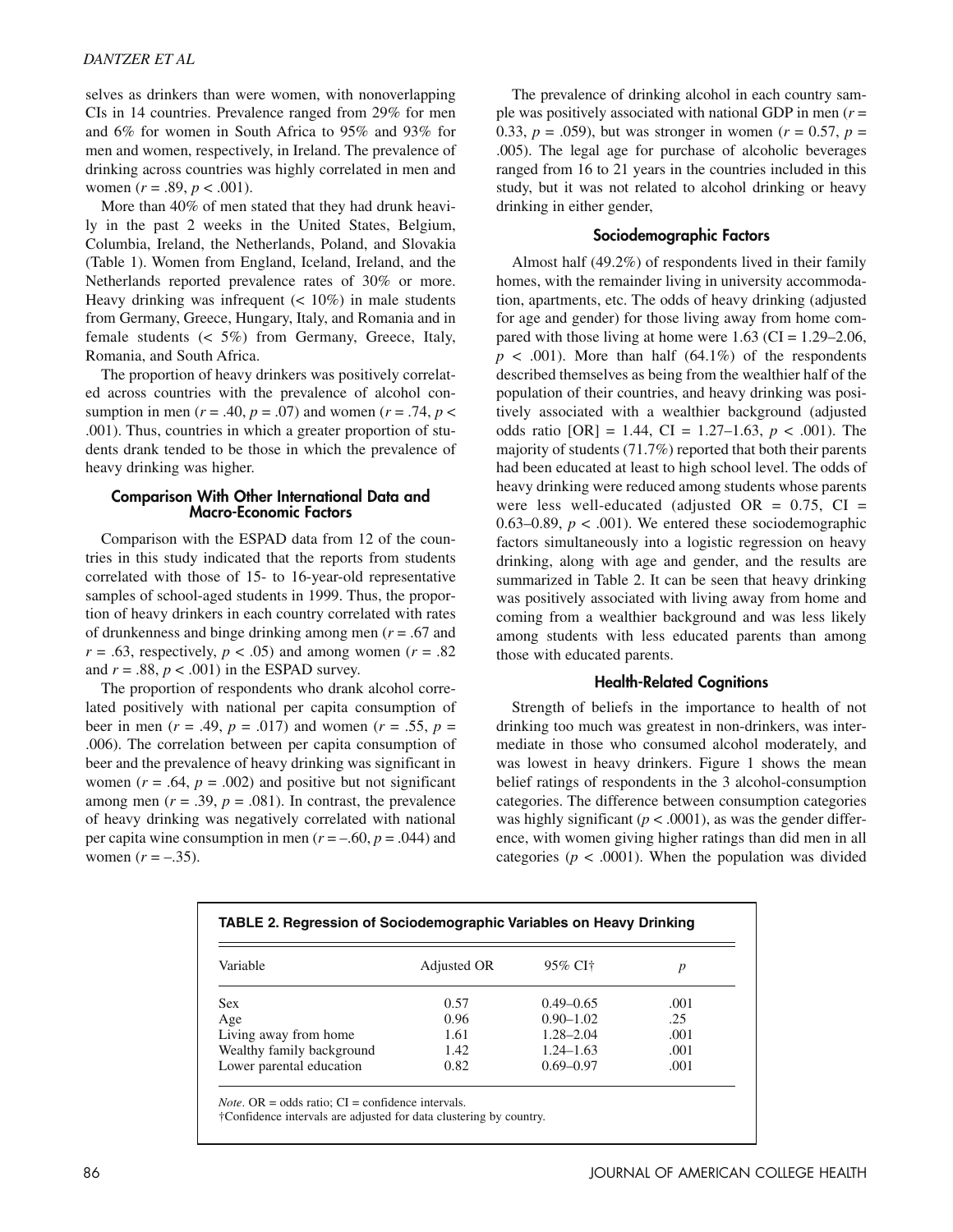into strong and weak belief-rating categories by median split, the odds of heavy drinking in those with weak healthbelief ratings were 3.11 (CI = 2.73–3.54, *p* < .001), adjusted for age and gender.

Overall, 54.5% of men and 55.2% of women were aware of the association between alcohol consumption and heart disease. Levels of awareness of the influence of alcohol on high blood pressure were similar (58.1% men, 58.6% women). Awareness of the links between alcohol, heart disease, and high blood pressure were independently associated with increased odds of being a heavy drinker (Table 3). Heavy drinkers had greater, rather than less, knowledge of the health consequences of alcohol than had others. The inclusion of the risk awareness measures did not reduce the odds associated with weak health beliefs.

A further logistic regression included the sociodemographic and cognitive variables in a single model. All the effects



**FIGURE 1. Mean ratings of the importance to health of not drinking too much alcohol in heavy drinkers, moderate drinkers, and nondrinkers. Higher scores indicate stronger beliefs in the importance to health of not drinking too much alcohol. Error bars are SEM.**

described in Tables 2 and 3 remained significant, except for the association of heavy drinking with parental education.

#### **DISCUSSION**

Heavy drinking, as defined in this study, is common among students not only in countries that have been extensively studied in the past such as the United States and the United Kingdom,3,5,34 but also in several Central and Eastern European countries, such as Poland and Slovakia, and in developing countries like Columbia and Venezuela (Table 1). The absolute prevalence of heavy drinking among students in the United States and the United Kingdom was comparable to that observed in previous larger student surveys of these countries.3,5 Some of the findings appear to go against popular stereotypes, such as high levels of alcohol consumption in France and Germany. In fact, there have been marked reductions of heavy alcohol consumption in both countries over the past 20 years,<sup>6</sup> and only 37% of the French now consider themselves to be regular wine drinkers, compared with 61% in 1980. By contrast, the high levels of heavy drinking among female students in England and Ireland are consistent with recent national surveys that have highlighted binge drinking in this population. For example, the mean weekly alcoholconsumption of women aged 16 to 24 years in England increased by 32% between 1998 and 2001.35

We observed a positive correlation across countries between the prevalence of alcohol consumption and the proportion of heavy drinkers. Rehm and coworkers in the USA and Europe have extensively studied this association, and they have argued that both average volume and patterns of drinking contribute to alcohol-related morbidity.36,37 Information was, unfortunately, not collected concerning the types of alcohol consumed. Student drinking in Western countries has changed over recent years, with the dominant role of beer being challenged by newer spirit-based mixed drinks. However, the positive association between the prevalence of heavy drinking and national per capita consumption of beer suggests that this continues to be the favored beverage among heavy drinkers. There were signif-

| Variable                   | Adjusted OR | 95% CI†       | $\boldsymbol{p}$ |
|----------------------------|-------------|---------------|------------------|
| <b>Sex</b>                 | 0.70        | $0.61 - 0.81$ | .001             |
| Age                        | 0.97        | $0.91 - 1.04$ | .47              |
| Weak beliefs in importance |             |               |                  |
| of limiting alcohol        | 3.12        | $2.74 - 3.55$ | .001             |
| Awareness of alcohol-heart |             |               |                  |
| disease link               | 1.26        | $1.13 - 1.40$ | .001             |
| Awareness of alcohol–high  |             |               |                  |
| blood pressure link        | 1.37        | $1.23 - 1.53$ | .001             |

*Note*. OR = odds ratio; CI = confidence intervals.

†Confidence intervals are adjusted for data clustering by country.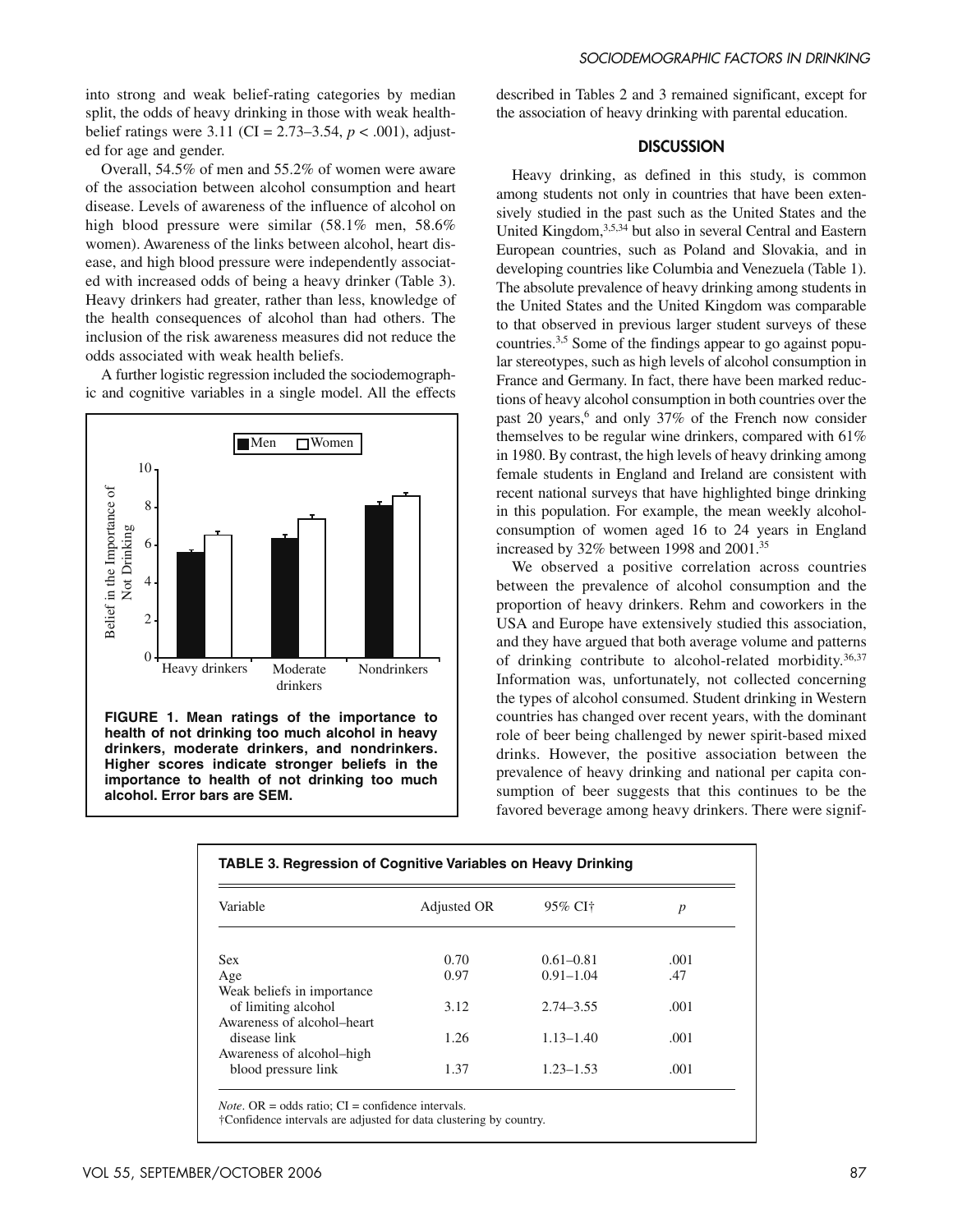icant negative correlations between per capita consumption of wine and heavy drinking across nations. Wine consumption is highest in countries like France, Italy, and Portugal, and cultural habits, such as drinking wine with meals, may result in alcohol drinking being common, without a high prevalence of heavy drinking.

Both individual and macro-level socioeconomic factors were associated with heavy drinking. Heavy drinking was more common in countries with a higher GDP, indicating that the state of national economic development may play a role. We did not observe any association between alcohol consumption and the legal age for purchasing alcohol. However, this does not imply that changing purchasing age would have no effect on drinking. At the individual level, heavy drinkers were more likely to live away from home and come from affluent and better-educated family backgrounds. Heavy drinking appears, therefore, to be more common among wealthier students with greater disposable income who live outside parental control. Our assessments of family wealth were relative rather than absolute. The use of absolute measures of individual wealth would be difficult to interpret in a study in which per capita GDP ranged from less than \$3,000 in Bulgaria, Columbia, Romania, and Thailand, to more than \$25,000 in Germany and the United States. Previous researchers have observed an association between higher socioeconomic position and overall alcohol consumption in several countries.16,17,38,39 The finding that heavy drinking was also related to socioeconomic background is apparently inconsistent with results showing that binge drinking is negatively related to socioeconomic position.40,41 But young adults from less affluent families who succeed in entering university may be more temperate than others from their social backgrounds, and there is substantial evidence that young adults who drop out of school are at higher risk of alcohol misuse. $15,40$ 

Beliefs in the health benefits of limiting consumption were negatively correlated with intake (Figure 1), and likelihood of drinking heavily was substantially greater in individuals who had weak health beliefs (Table 3). These results are interesting because the major focus of research on attitudes and motives in youth has been on nonhealth factors, such as the social and mood enhancing effects of alcohol. Such motives may be difficult to dislodge. In contrast, efforts to augment health beliefs could pay dividends in terms of behavior change.<sup>42</sup>

Heavy drinkers were more likely than were others to be aware of an association between alcohol and heart disease and high blood pressure (Table 3). This suggests that lack of knowledge about the specific long-term consequences of alcohol consumption may not be a determinant of heavy drinking in this privileged sector of society. Young people who drink heavily have more involvement with the purchase of alcoholic beverages and with bars, pubs, and clubs than do other students, so they may be exposed to health promotion messages to a greater extent, leading to increased risk awareness.

This study has a number of limitations. The university

students in this study were not representative, and different results might have been produced had other universities been involved. The inferences that can be drawn are also limited by the cross-sectional design. There may be error in the self-report measures. The positive associations across countries between data in this study and the findings from the ESPAD study are encouraging in suggesting that the ranking of countries was accurate, but absolute levels of consumption may not have been reliable. Another limitation is in the measures; we did not obtain information about the type of alcohol consumed, and we used a single rating to measure health beliefs. More elaborate assessments of attitudes would have been desirable. In addition, a fuller assessment of risk awareness would have been desirable; we assessed awareness of the association between heavy drinking and cardiovascular disease, but not other adverse effects such as impairment of cognitive function. Nonetheless, the study shows that there are wide variations across countries in heavy drinking in this single sector of society. The associations between heavy drinking and health beliefs suggest that challenging these attitudes may be a fruitful approach to prevention in this population. College authorities in many countries need to be aware of the problem of heavy drinking among students and its likely adverse consequences. At the same time, there are evidently countries in which alcohol drinking is maintained at acceptable levels despite minimal prohibition or sanction against drinking in the young. International studies of this type may be helpful in shedding light on the ways that Mediterranean and winedrinking areas seem to have achieved a culture in which young adults use alcohol more responsibly than in some countries of Northwestern, Central, and Eastern Europe, and the United States.

## **ACKNOWLEDGMENTS**

Cancer Research UK supported these analyses in part. The following colleagues participated in data collection for the International Study of Health and Behaviour: Jan Vinck (Belgium); Irina Todorova (Bulgaria); Pablo Sanabria and Diana Urrego (Colombia); France Bellisle and Anne Marie Dalix (France); Claus Vögele and Gudrun Sartory (Germany); Bettina Davou and Antonis Armenakis (Greece); Maria Kopp and Reka Baranyai (Hungary); Sigurlina Davidsdottir (Iceland); Anna Maria Zotti, Gabriella Pravettoni, and Massimo Miglioretti (Italy); Robbert Sanderman (The Netherlands); Helena Sěk and Michal Ziarko (Poland); Joao Justo (Portugal); Adriana Baban (Romania); Gabriel Guliš (Slovakia); Jaime Vila, Nieves Perez, Humbelina Robles, and Nieves Vera Guerrero (Spain); Karl Peltzer (South Africa); Kiriboon Jongwutiwes and Maream Nillapun (Thailand); James Sallis and Kelli Glass (United States); and Nuri Bages (Venezuela).

#### **NOTE**

For comments and further information, please direct correspondence to Dr Andrew Steptoe, Department of Epidemiology and Public Health, University College London, 1-19 Torrington Place, London WC1E 6BT, UK (e-mail: a.steptoe@ucl.ac.uk).

#### **REFERENCES**

1. US Department of Education. Higher Education Center for Alcohol and other Drug Prevention. Available at: www.edc.org/ hec/. Accessed March 24, 2004.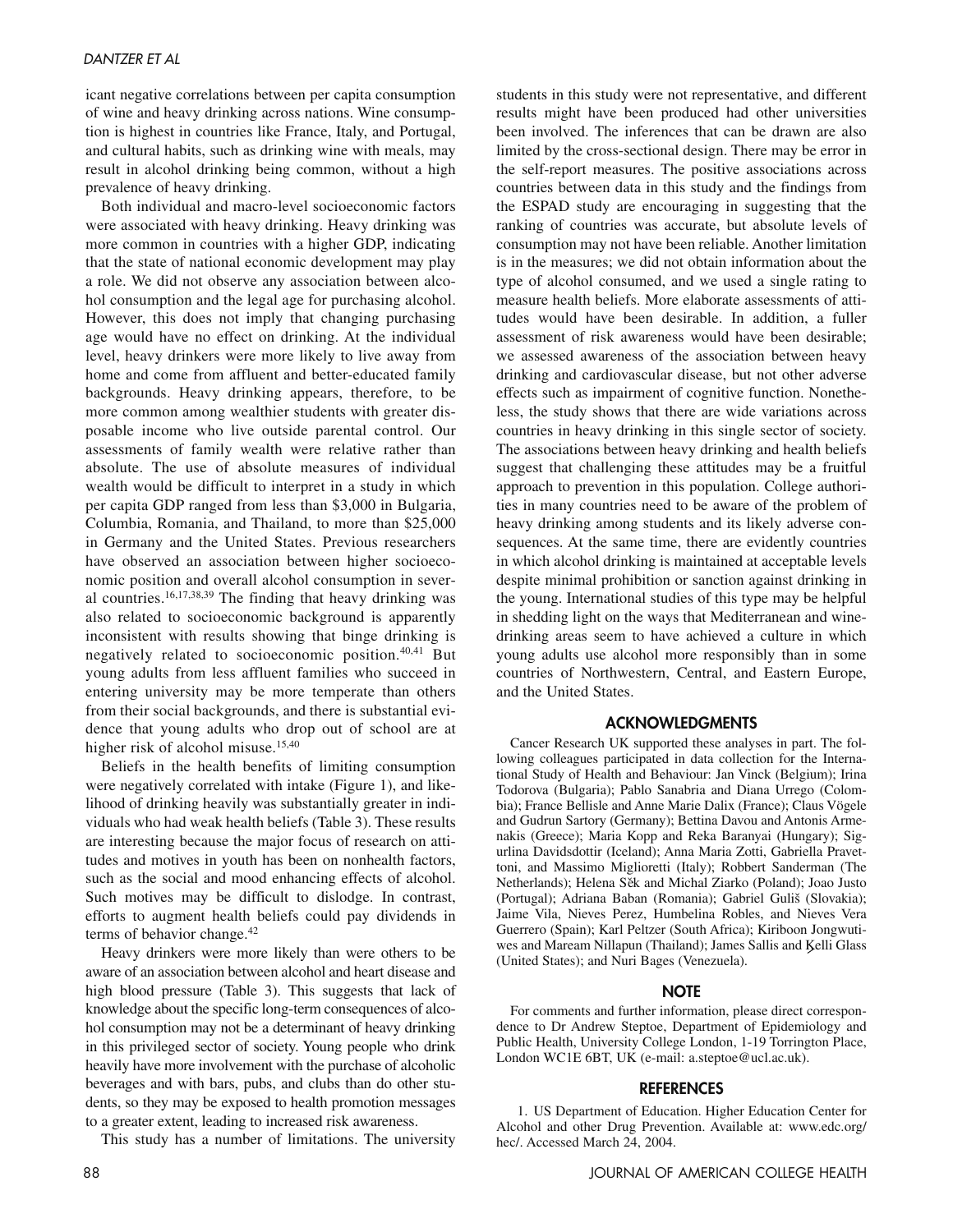2. World Health Organization. Declaration on Young People and Alcohol, 2001. Available at: http://www.euro.who.int/AboutWHO/ Policy/20030204\_1. Accessed March 24, 2004.

3. O'Malley PM, Johnston LD. Epidemiology of alcohol and other drug use among American college students. *J Stud Alcohol Suppl.* 2002; Suppl. 14, 23–39.

4. Wechsler H, Nelson TF. Binge drinking and the American college student: what's five drinks? *Psychol Addict Behav*. 2001;15:287–291.

5. Gill JS. Reported levels of alcohol consumption and binge drinking within the UK undergraduate student population over the last 25 years. *Alcohol Alcohol*. 2002;37:109–120.

6. World Health Organization. *Global Status Report on Alcohol.* Geneva, Switzerland: World Health Organization; 1999.

7. Gliksman L, Adlaf EM, Demers A, Newton-Taylor B. Heavy drinking on Canadian campuses. *Can J Public Health*. 2003;94: 17–21.

8. Currie C, Hurrelmann K, Settertobulte W, eds. *Health and Health Behaviour Among Young People*. Copenhagen, Denmark: World Health Organization; 2000.

9. Hibbell B, Andersson B, Ahlstršm S, et al. *1999 ESPAD Report: Alcohol and Other Drug Use Among Students in 30 European Countries.* Stockholm: Swedish Council for Information on Alcohol and Other Drugs (CAN), the Pompidou Group of the Council of Europe; 2000.

10. Nelson TF, Wechsler H. School spirits: alcohol and collegiate sports fans. *Addict Behav*. 2003;28:1–11.

11. Vik PW, Cellucci T, Ivers H. Natural reduction of binge drinking among college students. *Addict Behav*. 2003;28:643–655.

12. Weitzman ER, Folkman A, Folkman MP, Wechsler H. The relationship of alcohol outlet density to heavy and frequent drinking and drinking-related problems among college students at eight universities. *Health Place*. 2003;9:1–6.

13. Weitzman ER, Nelson TF, Wechsler H. Taking up binge drinking in college: the influences of person, social group, and environment. *J Adolesc Health.* 2003;32:26–35.

14. Baer JS. Student factors: understanding individual variation in college drinking. *J Stud Alcohol* Suppl. 2002; Supl 14: 40–53.

15. Casswell S, Pledger M, Hooper R. Socioeconomic status and drinking patterns in young adults. *Addiction*. 2003;98:601–610.

16. Hulshof KF, Brussaard JH, Kruizinga AG, Telman J, Lowik MR. Socio-economic status, dietary intake and 10-year trends: the Dutch National Food Consumption Survey. *Eur J Clin Nutr*. 2003; 57:128–137.

17. Leveque A, Humblet PC, Wilmet-Dramaix M, Lagasse R. Do social class differentials in health and health behaviors exist in young people (15-to-24-year-olds) in Belgium? *Rev Epidemiol Sante Publique*. 2002;50:371–382.

18. Norman P, Abraham C, Conner M, eds. *Understanding and Changing Health Behaviour*. Amsterdam, the Netherlands: Harwood Academic; 2000.

19. Stewart SH, Zeitlin SB, Samoluk SB. Examination of a three-dimensional drinking motives questionnaire in a young adult university student sample. *Behav Res Ther*. 1996;34:61–71.

20. Sher KJ, Wood MD, Wood PK, Raskin G. Alcohol outcome expectancies and alcohol use: a latent variable cross-lagged panel study. *J Abnorm Psychol*. 1996;105:561–574.

21. Murray CJL, Lopez A. *The Global Burden of Disease*. Geneva, Switzerland: World Health Organization, Harvard University Press; 1996.

22. Steptoe A, Wardle J. The European Health and Behaviour Survey: the development of an international study in health psychology. *Psychol Health*. 1996;11:49–73.

23. Wardle J, Steptoe A. The European Health and Behaviour

Survey: rationale, methods and initial results from the United Kingdom. *Soc Sci Med.* 1991;33:925–936.

24. Steptoe A, Sanderman R, Wardle J. Stability and changes in health behaviours in young adults over a one-year period. *Psychol Health*. 1995;10:155–169.

25. Steptoe A, Wardle J, Fuller R, et al. Seatbelt use, attitudes, and changes in legislation: an international study. *Am J Prev Med.* 2002;23:254–259.

26. Haase A, Steptoe A, Sallis JF, Wardle J. Leisure-time physical activity in university students from 23 countries: associations with health beliefs, risk awareness, and national economic development. *Prev Med*. 2004;39:182–190.

27. Steptoe A, Wardle J, Cui W, et al. An international comparison of tobacco smoking, beliefs and risk awareness in university students from 23 countries. *Addiction*. 2002;97:1561–1571.

28. Wechsler H, Davenport A, Dowdall G, Moeykens B, Castillo S. Health and behavioral consequences of binge drinking in college. A national survey of students at 140 campuses. *JAMA*. 1994;272:1672–1677.

29. Plant M, Miller P. Young people and alcohol: an international insight. *Alcoho*l. 2001;36:513–515.

30. World Health Organization. *Global Alcohol Database*. Available at: http://www3.who.int/whosis/. Accessed March 24, 2004.

31. World Bank. *World Development Indicators*. New York, NY: World Bank; 2001.

32. Jernigan DH. *Global Status Report: Alcohol and Young People.* Geneva, Switzerland: World Health Organization; 2001.

33. Webb E, Ashton H, Kelly P, Kamali F. Patterns of alcohol consumption, smoking, and illicit drug use in British university students: interfaculty comparisons. *Drug Alcohol Depend*. 1997; 47:145–153.

34. Wechsler H, Lee JE, Kuo M, Lee H. College binge drinking in the 1990s: a continuing problem. Results of the Harvard School of Public Health 1999 College Alcohol Study. *J Am Coll Health.* 2000;48:199–210.

35. Alcohol Concern. *Women and alcohol—a cause for concern?* Available at: www.alcoholconcern.org.uk. Accessed March 24, 2004.

36. Rehm J, Gmel G, Room R, Frick U. Average volume of alcohol consumption, drinking patterns and related burden of mortality in young people in established market economies of Europe. *Eur Addict Res*. 2001;7:148–151.

37. Rehm J, Greenfield TK, Rogers JD. Average volume of alcohol consumption, patterns of drinking, and all-cause mortality: results from the US National Alcohol Survey. *Am J Epidemiol.* 2001;153:64–71.

38. Burger M, Mensink GB, Bergmann E, Pietrzik K. Characteristics associated with alcohol consumption in Germany. *J Stud Alcohol.* 2003;64:262–269.

39. Jonas HA, Dobson AJ, Brown WJ. Patterns of alcohol consumption in young Australian women: socio-demographic factors, health-related behaviours and physical health. *Aust N Z J Public Health.* 2000;24:185–191.

40. Arellano CM, Chavez EL, Deffenbacher JL. Alcohol use and academic status among Mexican American and White non-Hispanic adolescents. *Adolescence*. 1998;33:751–760.

41. van Oers JA, Bongers IM, van de Goor LA, Garretsen HF. Alcohol consumption, alcohol-related problems, problem drinking, and socioeconomic status. *Alcohol Alcohol*. 1999;34:78–88.

42. Fishbein M, Triandis HC, Kanfer FH, et al. Factors influencing behavior and behavior change. In: A Baum, TA Revenson, JE Singer, eds. *Handbook of Health Psychology*. Mahwah, NJ: Lawrence Erlbaum; 2001:3–17.